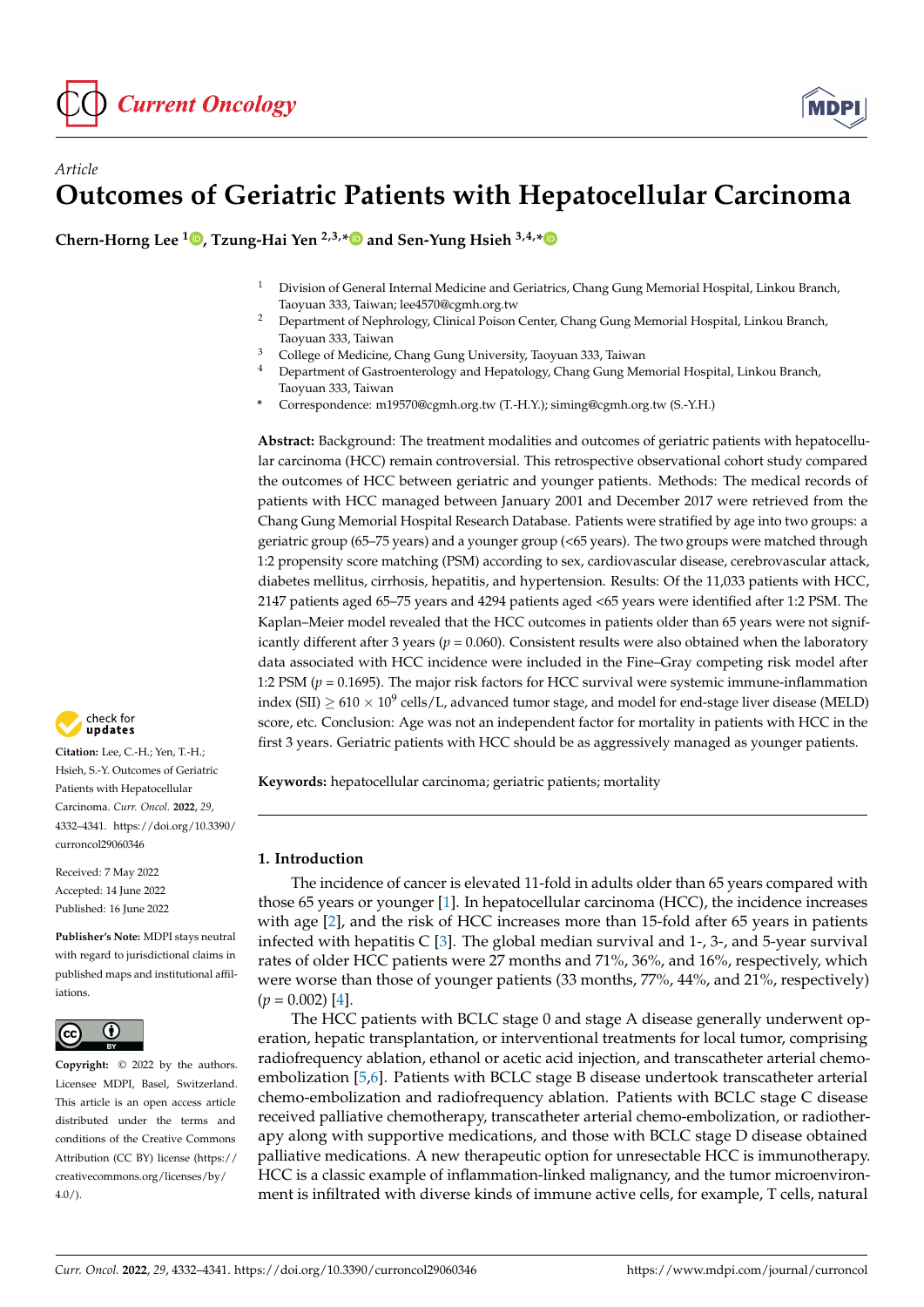killer cells, myeloid cells, etc. [\[7\]](#page-8-6). Currently, there are some published or ongoing clinical trials evaluating the benefit of dual immune checkpoint blockade or a combination of immune checkpoint inhibitors and biological therapy in patients with unresectable HCC [\[8](#page-8-7)[,9\]](#page-8-8). Furthermore, De Lorenzo et al. reported that metronomic capecitabine therapy could be another option for HCC patients with Child–Pugh B liver cirrhosis [\[10\]](#page-8-9).

It has been suggested that a geriatric assessment influences oncological treatment decisions, limiting treatment intensity in vulnerable patients as well as preventing under-treatment of fit patients. Geriatric patients may also present with comorbidities, and their condition may deteriorate owing to cancer-unrelated causes [\[1\]](#page-8-0). Missed or delayed diagnosis of malignancy can occur in geriatric patients who are not adequately managed. Older age, high Eastern Cooperative Oncology Group (ECOG) score, and advanced Barcelona Clinic Liver Cancer classification (BCLC) stage were associated with poorer prognosis in a cohort study [\[4\]](#page-8-3). However, Guo et al. [\[4\]](#page-8-3) reported that overall survival was not significantly different between older and younger patients within similar BCLC stages or after similar treatments. Survival differences between geriatric and younger patients have hence remained controversial. This study investigated the outcomes of HCC in geriatric patients. To evaluate the outcomes of geriatric patients with HCC, we used 1:2 propensity score matching (PSM) to divide patients randomly into two groups: a geriatric group (65–75 years) and a younger group (<65 years).

## **2. Materials and Methods**

#### *2.1. Ethics Statement*

All patient-identifiable information was encrypted by de-linking it from the main dataset, and the information was available only to the investigators. HCC cases were retrieved using ICD-9 (from 1997 to 2015) and ICD-10 (since 2016) codes (listed in the Table S1), and the diagnoses were required to have been diagnosed at least five times in outpatient clinics or once during hospitalization. The drugs were identified according to WHO anatomical therapeutic chemical codes. The Chang Gung Research Database (CGRD) was linked to the databases of the National Patient Registry, Cancer Registry, and Prescribed Drug Registry. The Institutional Review Board of the Chang Gung Medical Foundation approved the study and waived the requirement for written informed consent.

#### *2.2. Study Population*

Data from 1 January 2003 to 31 December 2017 were retrieved from the CGRD. The CGRD, a regularly updated and well-validated tool, contains comprehensive diagnostic data, laboratory test results, prescription history, and both outpatient and hospitalization information of patients with long-term follow up at six major hospitals in different regions of Taiwan. The inclusion criteria were clinical and/or pathological diagnosis of HCC and complete medical records, which was determined on the basis of the inclusion of all of the following information: patient age and sex; alpha-fetoprotein (AFP) level; complete blood count (CBC); albumin level; bilirubin level; prothrombin time (PT); creatinine (Cr) level; aspartate aminotransferase (AST) level; alanine aminotransferase (ALT) level; serum hepatitis B virus surface antigen (HBsAg); antibodies to the hepatitis C virus (anti-HCV); tumor, node, and metastasis (TNM) staging; number of tumors; largest tumor size; presence of liver cirrhosis; and date of last follow-up or HCC-related death. For the systemic immuneinflammation index (SII) (neutrophil  $\times$  platelet/lymphocyte), we selected 610  $\times$  10<sup>9</sup>/L as the cut-off value in the receiver operating characteristic curve analysis [\[11\]](#page-8-10).

#### *2.3. Tumor Staging System*

We stratified the HCC stages according to the tumor (T), nodes (N), and metastases (M) staging system because the system was used in the CGRD.

## *2.4. Inclusion Criteria*

HCC (*n* = 17,032) retrieved using ICD-9 (155) and ICD-10 (C220) codes (listed in the Table S1) were required to have been diagnosed at least five times in outpatient clinics or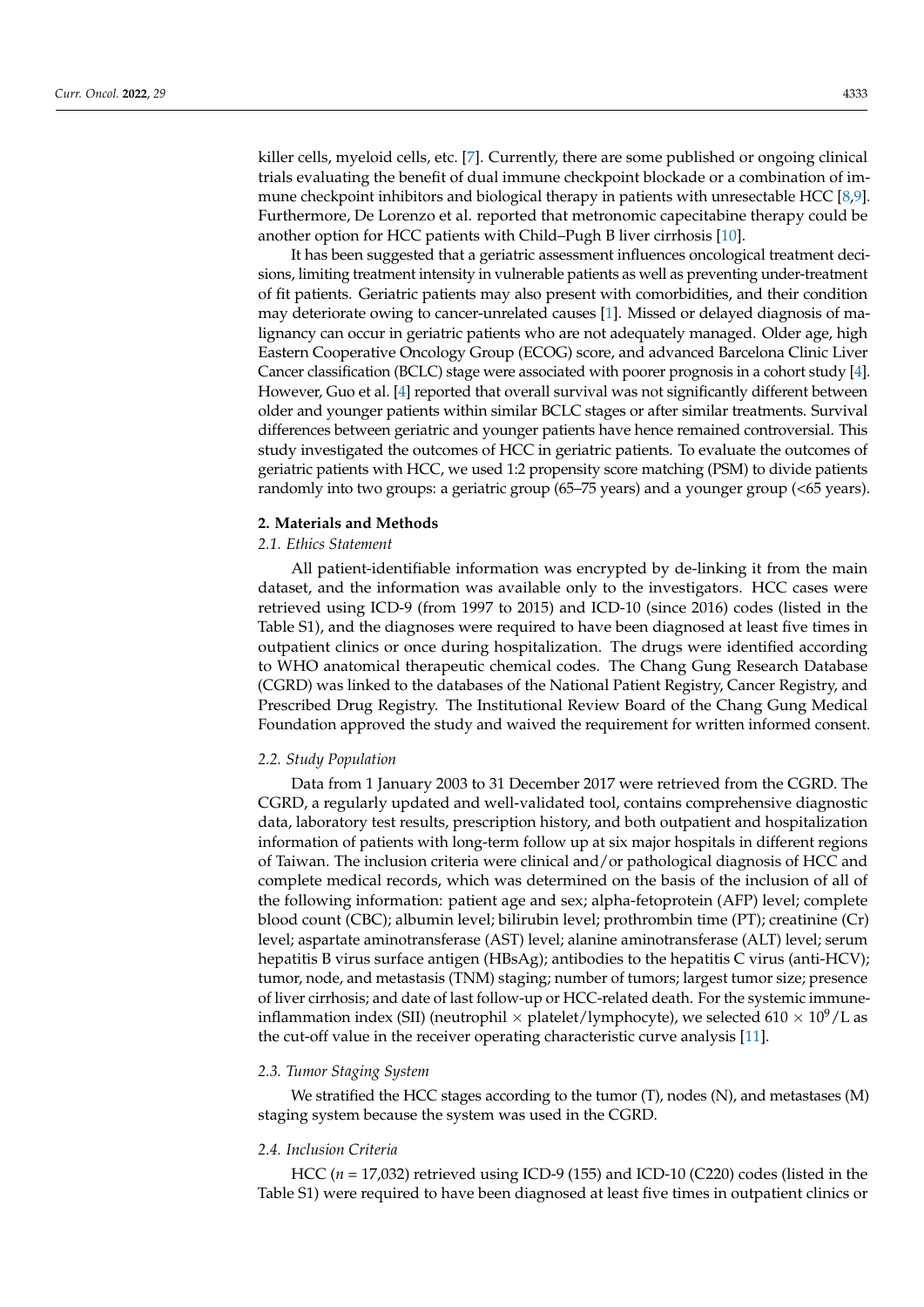once during hospitalization (Figure 1). The drug use duration was at least 84 days in our study according to the reimbursement policy of the National Health Insurance Program, Taiwan. Drug therapy was defined when a patient had more than three outpatient claims. Comorbidities were required to have been diagnosed at least three times in outpatient clinics or once during hospitalization. A total of 7527 patients (<65 years) and 3506 patients (65–75 years) were randomly matched through propensity score matching (1:2) according to sex, cardiovascular disease, cerebrovascular attack, diabetes mellitus, and treatment with metformin or statins. We further added laboratory data related to HCC occurrence, including serum ALT (hepatitis activity), platelet count (liver fibrosis degree), total bilirubin, and prothrombin time (cirrhosis severity), to the matching score. Thus, 4294 patients were included in the younger group, and 2147 patients were included in the geriatric group (laboratory data were not included for PSM).

<span id="page-2-0"></span>

**Figure 1.** Flowchart of the study population.

#### **Figure 1. Figure 1. Figure 1. Figure 1. Figure 1. Figure 1. Figure 1. Figure 1. Figure 1. Figure 1. Figure 1. Figure 1. Figure 1. Figure 1. Figure 1. Figure 1. Figure 1. Figure 1. Figur** *2.5. Exclusion Criteria*

A total of 5999 patients were excluded according to the following criteria: other cancers, 973; age < 20 years, 69; age > 75 years, 2011; HCC follow-up < 30 days, 319; death during follow-up < 30 days, 34; and missing TNM stage, 2593 (Figure [1\)](#page-2-0).

#### *2.6. Statistical Analysis*

We used statistical software R version 2.15.1 for the initial analyses. Univariate and multivariate Cox regression analyses were used to examine independent risk factors for predicting HCC outcomes. All analyses were performed using SAS statistical package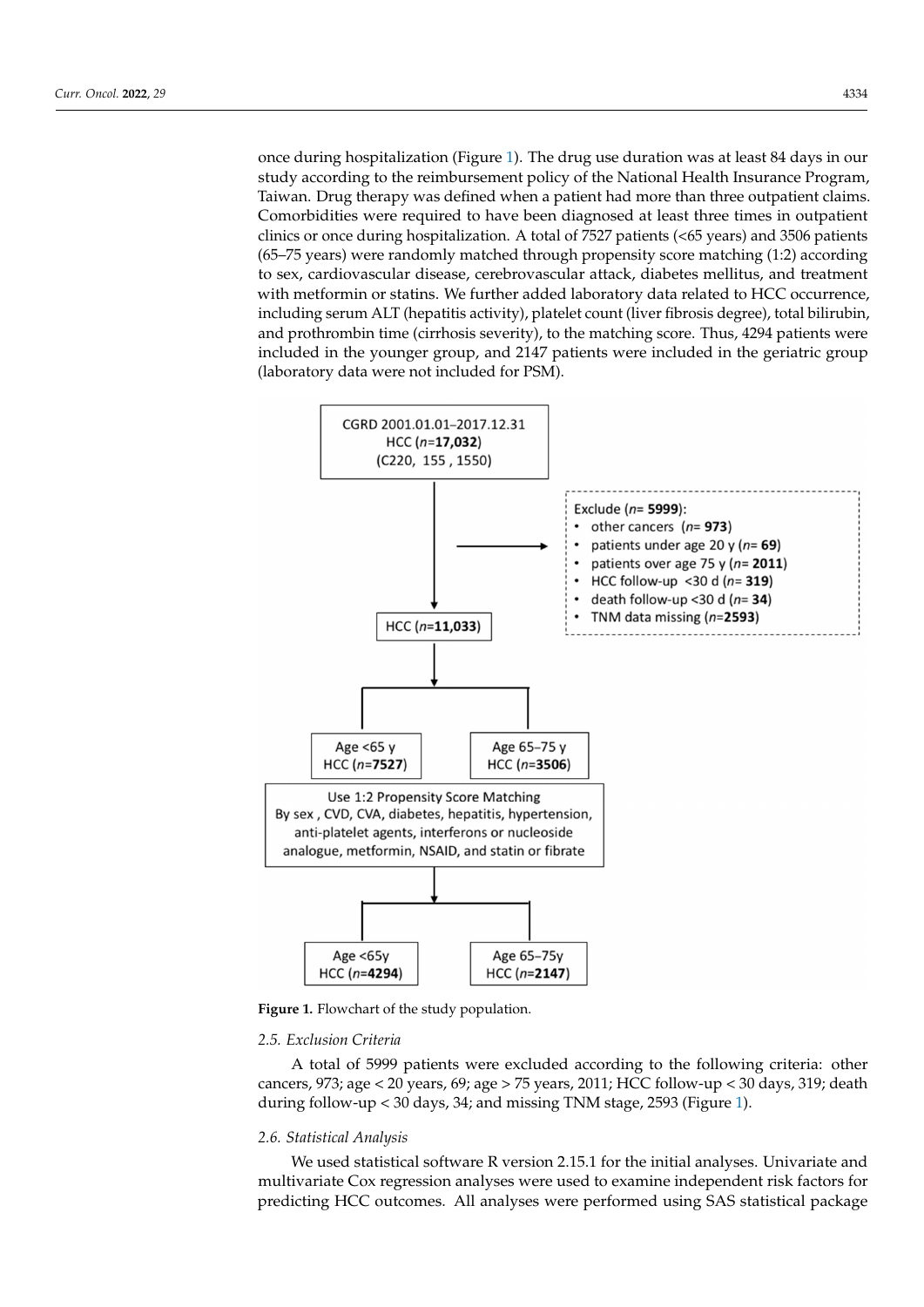version 9.4 (SAS Institute Inc., Cary, NC, USA). The significance level was set at a 2-tailed *p*-value of <0.05.

#### **3. Results**

## *3.1. Patient Selection*

We enrolled CGRD cohorts of patients with HCC from six hospital branches in different regions of Taiwan. After the exclusion criteria were applied, 11,033 eligible patients were included in the subsequent analyses (Figure [1\)](#page-2-0). We classified the patients into two age groups, and their basic characteristics are presented in Table [1.](#page-3-0) A PSM analysis was conducted according to sex, cardiovascular disease, cerebrovascular attack, diabetes mellitus, cirrhosis, hepatitis, hypertension, anti-platelet agent, interferon or nucleic analog used, metformin, non-steroidal anti-inflammatory drug (NSAID), and statin or fibrate (Table [1\)](#page-3-0).

<span id="page-3-0"></span>**Table 1.** Baseline HCC characteristics between geriatric and younger patients after matching (1:2), *N* = 6441.

| Age                                       |                  | $<$ 65 Years (N = 4294) | 65–75 Years ( $N = 2147$ ) | p-Value       |          |
|-------------------------------------------|------------------|-------------------------|----------------------------|---------------|----------|
| Sex $(n, %)$                              |                  |                         |                            |               | 0.7651   |
| Male                                      | 3521             | 54.67%                  | 1767                       | 27.43%        |          |
| Female                                    | 773              | 12.00%                  | 380                        | 5.90%         |          |
| TNM stage $(n, %)$                        |                  |                         |                            |               | 0.8804   |
| Ι                                         | 1395             | 21.66%                  | 697                        | 10.82%        |          |
| $\rm II$                                  | 851              | 13.21%                  | 444                        | 6.89%         |          |
| $\rm III$                                 | 1272             | 19.75%                  | 625                        | 9.70%         |          |
| IV                                        | 776              | 12.05%                  | 381                        | 5.92%         |          |
| Comorbidities $(n, %)$                    |                  |                         |                            |               |          |
| CAD or CVA                                | 53               | 0.82%                   | 40                         | 0.62%         | 0.0461   |
| <b>Diabetes</b>                           | 751              | 11.66%                  | 373                        | 5.79%         | 0.9076   |
| Cirrhosis                                 | 2787             | 43.27%                  | 1404                       | 21.80%        | 0.698    |
| Hepatitis                                 | 257              | 3.99%                   | 126                        | 1.96%         | 0.8522   |
| Hypertension                              | 648              | 10.06%                  | 321                        | 4.98%         | 0.8824   |
| Medications use $(n, %)$                  |                  |                         |                            |               |          |
| Anti-platelet or Aspirin                  | 595              | 9.24%                   | 262                        | 4.07%         | 0.0655   |
| Interferons or nucleoside analogue        | 1110             | 17.23%                  | 301                        | 4.67%         | < 0.0001 |
| Metformin                                 | 413              | 6.41%                   | 198                        | 3.07%         | 0.6092   |
| <b>NSAID</b>                              | 2904             | 45.09%                  | 1282                       | 19.90%        | < 0.0001 |
| Statin or fibrate                         | 161              | 2.50%                   | 63                         | 0.98%         | 0.0924   |
| Laboratory data (median, Q1 to Q3)        |                  |                         |                            |               |          |
| AFP ( $ng/mL$ ) $\geq 100$                | 34.16            | 7.24-535.5              | 28.15                      | 6.13-304.2    | 0.0054   |
| ALT $(U/L) \geq 70$                       | 47.00            | $30 - 76$               | 45.00                      | $29 - 81$     | 0.5408   |
| AST $(U/L) \geq 70$                       | 59.00            | $36 - 104$              | 60.00                      | 38-99         | 0.2155   |
| Albumin $(g/L) > 3.0$                     | 3.90             | $3.3 - 4.4$             | 3.80                       | $3.27 - 4.23$ | 0.589    |
| Creatinine $(mg/dL) > 2.0$                | 0.90             | $0.75 - 1.1$            | $1.00\,$                   | $0.8 - 1.25$  | 0.735    |
| Platelets $(\times 1000 / \mu L) \ge 100$ | 155.00           | $96 - 219$              | 142.00                     | 95-198        | < 0.0001 |
| Total bilirubin $(mg/dL) > 2.0$           | 1.00             | $0.7 - 1.8$             | 1.00                       | $0.7 - 1.7$   | 0.0514   |
| INR > 1.7                                 | 1.20             | $1.1 - 1.3$             | 1.17                       | $1.1 - 1.3$   | 0.0242   |
| Tumor size $(cm) > 3.0$                   | 2.00             | $1 - 3$                 | 2.00                       | $1 - 3$       | 0.6927   |
| $\text{SII}$ (×10 <sup>9</sup> /L) > 610  | 452              | 223-960                 | 409                        | 219-907       | 0.6943   |
| HBsAg $(+)$ $(n, %)$                      | 1034             | 46.70%                  | 398                        | 17.98%        | < 0.0001 |
| HCV antibody $(+)$ $(n, %)$               | 535              | 17.13%                  | 495                        | 15.85%        | < 0.0001 |
| MELD Score group (mean, sd)               | 8.36             | 4.83                    | 8.96                       | 5.45          | < 0.0001 |
| MELD Score group $(n, %)$                 |                  |                         |                            |               | < 0.0001 |
| 1                                         | 3490             | 58.43%                  | 1621                       | 27.14%        |          |
| $\overline{c}$                            | 207              | 3.47%                   | 171                        | 2.86%         |          |
| 3                                         | 285              | 4.77%                   | 199                        | 3.33%         |          |
| 4                                         | $\boldsymbol{0}$ | $0.00\%$                | $\boldsymbol{0}$           | $0.00\%$      |          |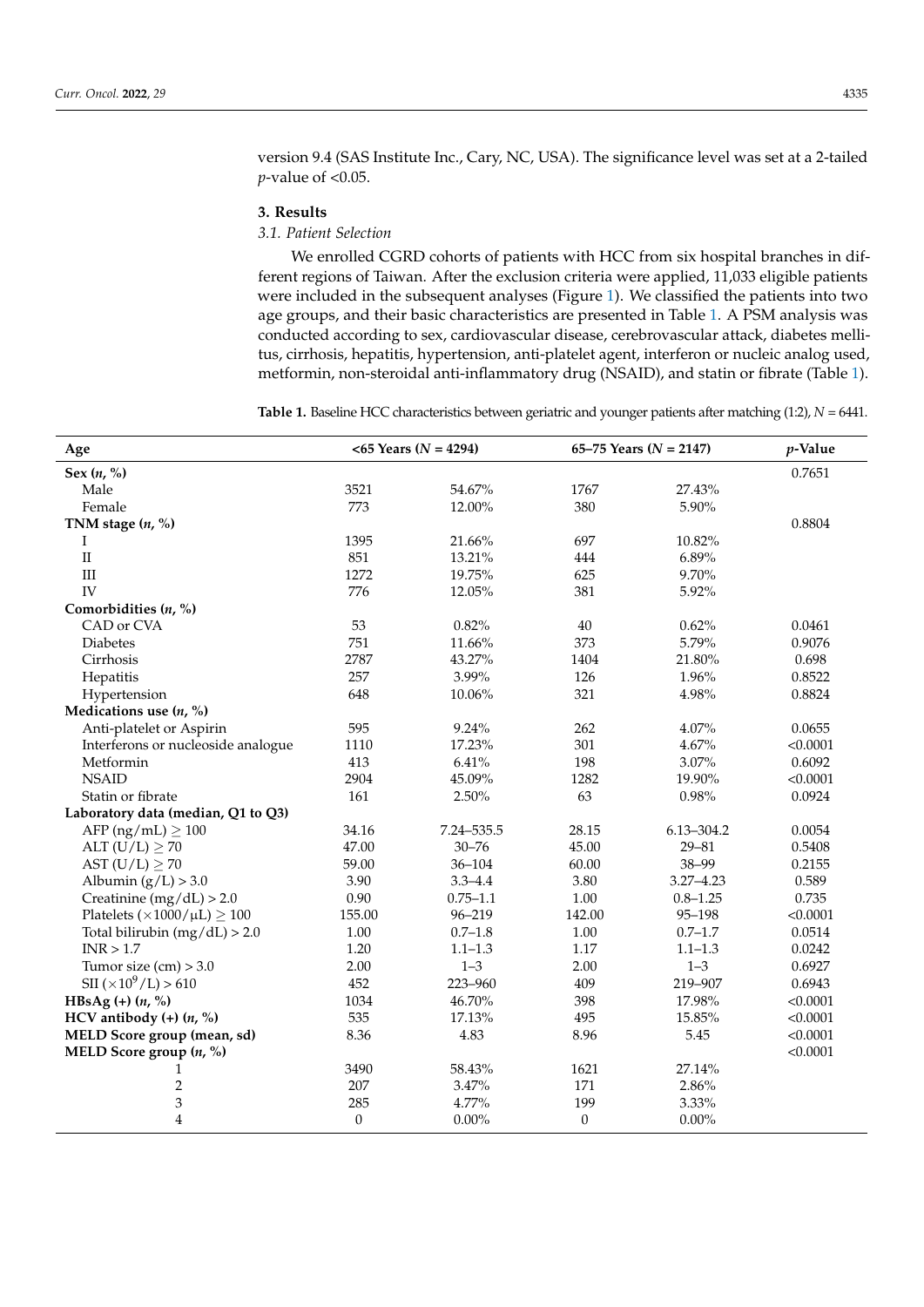| Age                                      |      | $<$ 65 Years (N = 4294) | 65–75 Years $(N = 2147)$ | <i>p</i> -Value |        |  |
|------------------------------------------|------|-------------------------|--------------------------|-----------------|--------|--|
| Laboratory data $(n, %)$                 |      |                         |                          |                 |        |  |
| AFP (ng/mL) $\geq 100$                   | 880  | $13.66\%$               | 370                      | $5.74\%$        | 0.0018 |  |
| ALT $(U/L) \geq 70$                      | 1124 | 17.45%                  | 583                      | 9.05%           | 0.4018 |  |
| AST $(U/L) \geq 70$                      | 1584 | 24.59%                  | 773                      | 12.00%          | 0.4870 |  |
| Albumin $(g/L) > 3.0$                    | 2532 | 39.31%                  | 1231                     | $19.11\%$       | 0.2108 |  |
| Creatinine (mg/dL) $> 2.0$               | 184  | 2.86%                   | 126                      | 1.96%           | 0.0051 |  |
| Platelets $(\times 1000/\mu L) \ge 100$  | 2673 | 41.50%                  | 1276                     | 19.81%          | 0.0286 |  |
| Total bilirubin $(mg/dL) > 2.0$          | 823  | 12.78%                  | 346                      | $5.37\%$        | 0.0027 |  |
| INR > 1.7                                | 124  | 1.93%                   | 40                       | $0.62\%$        | 0.0139 |  |
| Tumor size $(cm) > 3.0$                  | 660  | 10.25%                  | 373                      | 5.79%           | 0.0389 |  |
| $\text{SII}$ ( $\times 10^9$ /L) $> 610$ | 1097 | $26.22\%$               | 494                      | 11.81%          | 0.0674 |  |

**Table 1.** *Cont.*

Note: Cases were selected by random 1:2 PSM according to sex, cardiovascular disease, cerebrovascular attack, diabetes mellitus, cirrhosis, hepatitis, hypertension, anti-platelet agent, interferon or nucleic analog used, metformin, NSAID, and statin or fibrate used. All statistical tests were two-tailed and used a type I error rate of 0.05 (p). AFP, alpha-fetoprotein; ALT, alanine aminotransferase; CI, confidence interval, CVD, cardiovascular disease; CVA, cerebrovascular attack; DM, diabetes mellitus; ESRD, end-stage renal disease; HBV, HBsAg positive; HCV, anti-HCV antibody; HR, hazard ratio; INR, International Normalized Ratio; MELD, Model for End-Stage Liver Disease; NSAID, nonsteroidal anti-inflammatory drug; PPI, proton pumping inhibitor; PSM, propensity score matching. Systemic immune-inflammation index (SII) was defined as follows: neutrophil  $\times$  platelet/lymphocyte.

#### *3.2. Outcome*

The survival rate was not different between geriatric and younger patients after 3 years, *p* = 0.1695, based on the Fine–Gray competing risk model after 1:2 PSM (Table [2\)](#page-4-0) and not significant, *p* = 0.060, based on the Kaplan–Meier model (Figure [2\)](#page-5-0).

<span id="page-4-0"></span>**Table 2.** Mortality incidence of hepatocellular carcinoma between geriatric and younger patients within a 3-year follow-up (1:2 PSM).

|                  |        | <b>Case Number</b> | Death Incidence (%) |        | Mean Following Year | <b>Total Following Year</b> | <b>Incidence Rate</b><br>(per 1000)<br>Person-Year) |                 |
|------------------|--------|--------------------|---------------------|--------|---------------------|-----------------------------|-----------------------------------------------------|-----------------|
| Age $< 65$ years | 3 year | 4294               | 2439                | 56.80% | 1.680               | 7214.15                     |                                                     | 338.08          |
| Age 65-75 years  | 3 year | 2147               | 1269                | 59.11% | 1.634               | 3508.38                     | 361.70                                              |                 |
|                  |        | Crude HR           |                     | 95% CI | <i>v</i> -value     | Adjusted HR                 | 95% CI                                              | <i>p</i> -value |
| Age $< 65$ years |        |                    |                     |        |                     |                             |                                                     |                 |
| Age 65–75 years  | 3 year | 1.023              | 0.891               | 1.175  | 0.7448              | 1.108                       | 0.957 1.282 0.1695                                  |                 |

Note: Using the Fine–Gray method to account for all-cause mortality as a competing risk of Incident HCC. Cases were selected by random 1:2 PSM according to sex, cardiovascular disease, cerebrovascular attack, diabetes mellitus, cirrhosis, hepatitis, hypertension, anti-platelet agent, interferon or nucleic analog used, metformin, NSAID, and statin or fibrate. CI, confidence interval; HR, hazard ratio; PSM, propensity score matching.

### *3.3. Risk Factors by Multivariate Cox Regression Analysis*

The initial univariate analysis revealed different significant risk factors associated with survival between both groups. Therefore, we entered these significant risk factors into a multivariate Cox regression analysis, which revealed significantly increased risk factors for HCC mortality after 3 years, namely sex (HR: 1.5380, *p* < 0.0001), cirrhosis (HR: 1.5950, *p* < 0.0001), AFP (HR: 1.6460, *p* < 0.0001), AST (HR: 1.7870, *p* < 0.0001), total bilirubin (HR: 1.8520, *p* < 0.0001), INR > 1.7 (HR: 2.3280, *p* < 0.0001), SII > 610 × 10<sup>9</sup> cells/L (HR: 1.5180, *p* < 0.0001), TNM stage (II, HR: 1.7430, *p* < 0.0001; III, HR: 5.4860, *p* < 0.0001; IV, HR: 9.6060, *p* < 0.0001), and MELD score (2 points, HR: 1.3970, *p* = 0.0079; 3 points, HR: 1.6780,  $p = 0.0002$ ) (Table [3\)](#page-5-1). Significantly decreased risk factors for HCC mortality were as follows: interferon or nucleoside analog used (HR: 0.7620, *p* = 0.0016), statin or fibrate used (HR: 0.5710, *p* = 0.0029), and albumin (HR: 0.7410, *p* = 0.0001).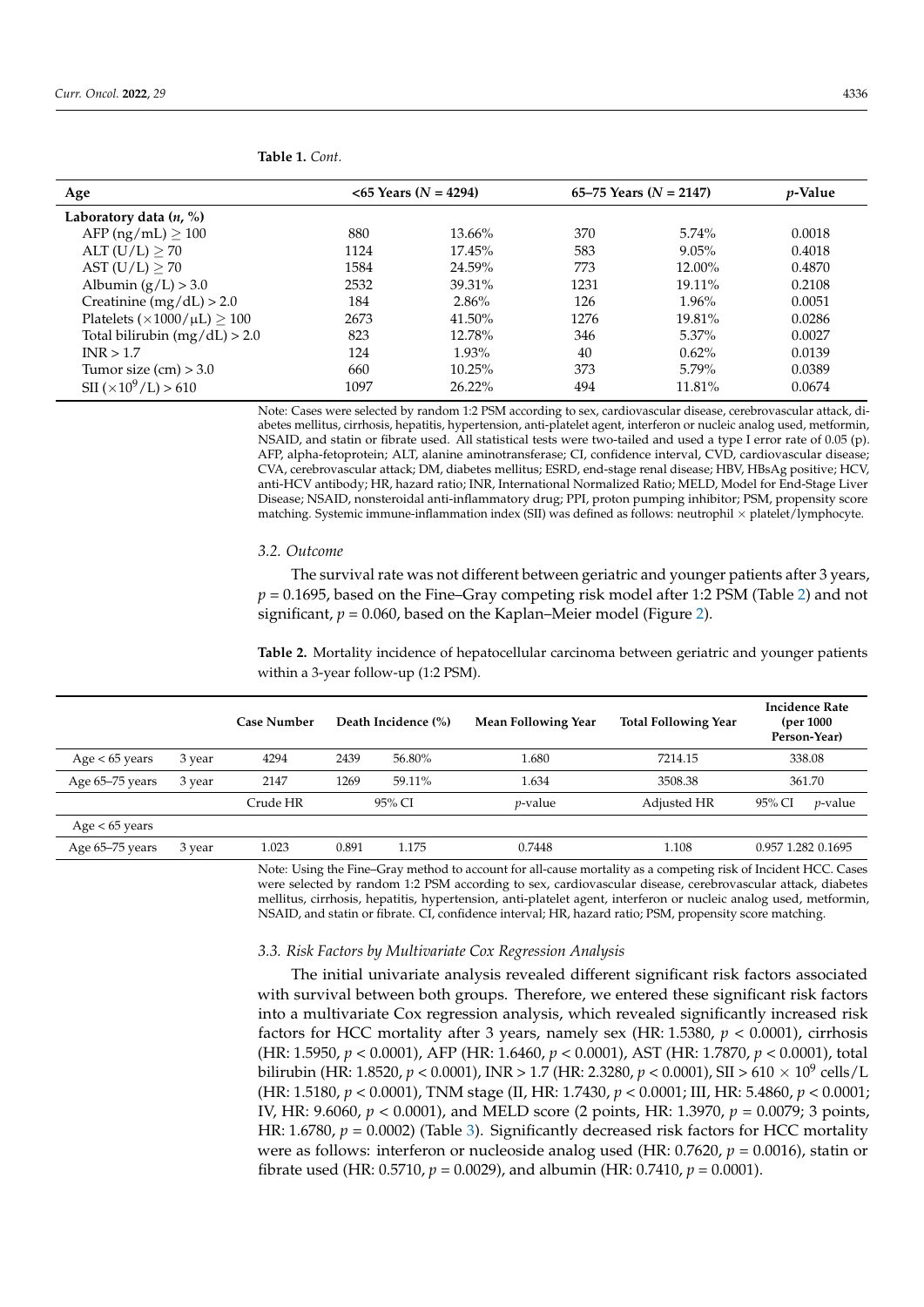<span id="page-5-0"></span>

**Figure 2. Figure 3.**  $\frac{1}{2}$  more comparison of  $\frac{1}{2}$  more patients and  $\frac{1}{2}$  more patients in  $\frac{1}{2}$  more patients in  $\frac{1}{2}$  more contract patients in  $\frac{1}{2}$  more contract patients in  $\frac{1}{2}$  more **Figure 2.** Comparison of overall HCC mortality incidences between geriatric and younger patients

<span id="page-5-1"></span>

| <b>Table 3.</b> Analysis of risk factors for mortality in incident patients with hepatocellular carcinoma. |
|------------------------------------------------------------------------------------------------------------|
|------------------------------------------------------------------------------------------------------------|

|                                           | <b>Univariate Cox Model</b> |        |        |            | Multivariate Cox Model |        |        |          |
|-------------------------------------------|-----------------------------|--------|--------|------------|------------------------|--------|--------|----------|
|                                           | <b>HR</b>                   | 95% CI |        | $p$ -Value | HR                     | 95% CI |        | p-Value  |
| Age 65-75 years                           | 1.0230                      | 0.8910 | 1.1750 | 0.7448     | 1.1080                 | 0.9570 | 1.2820 | 0.1695   |
| Sex (Male)                                | 1.2580                      | 1.0450 | 1.5150 | 0.0154     | 1.5380                 | 1.2630 | 1.8730 | < 0.0001 |
| $HBsAg (+)$                               | 0.9710                      | 0.8510 | 1.1080 | 0.6618     |                        |        |        |          |
| HCV antibody (+)                          | 0.9120                      | 0.7920 | 1.0500 | 0.2012     |                        |        |        |          |
| CAD or CVA                                | 1.3580                      | 0.8900 | 2.0730 | 0.1559     |                        |        |        |          |
| <b>Diabetes</b>                           | 0.9870                      | 0.8450 | 1.1530 | 0.8690     |                        |        |        |          |
| Cirrhosis                                 | 1.5330                      | 1.3210 | 1.7800 | < 0.0001   | 1.5950                 | 1.3580 | 1.8730 | < 0.0001 |
| Hepatitis                                 | 0.4230                      | 0.3190 | 0.5590 | < 0.0001   | 0.5570                 | 0.4190 | 0.7400 | < 0.0001 |
| Hypertension                              | 0.7900                      | 0.6690 | 0.9330 | 0.0054     | 0.9240                 | 0.7750 | 1.1030 | 0.3827   |
| Anti-platelet or aspirin                  | 1.2760                      | 1.0900 | 1.4930 | 0.0025     | 1.0390                 | 0.8750 | 1.2330 | 0.6655   |
| Interferons or nucleoside analogue        | 0.7530                      | 0.6520 | 0.8690 | 0.0001     | 0.7810                 | 0.6700 | 0.9110 | 0.0016   |
| Metformin                                 | 0.8000                      | 0.6430 | 0.9960 | 0.0458     | 0.9790                 | 0.7800 | 1.2300 | 0.8563   |
| <b>NSAID</b>                              | 0.9210                      | 0.8010 | 1.0590 | 0.2461     |                        |        |        |          |
| Statin or Fibrate                         | 0.4640                      | 0.3280 | 0.6570 | < 0.0001   | 0.5710                 | 0.3950 | 0.8260 | 0.0029   |
| ALT $(U/L) \geq 70$                       | 1.4050                      | 1.2180 | 1.6220 | < 0.0001   | 1.3405                 | 1.1364 | 1.5798 | 0.0005   |
| AST $(U/L) \geq 70$                       | 2.6890                      | 2.3590 | 3.0640 | < 0.0001   | 1.7870                 | 1.5290 | 2.0900 | < .0001  |
| Albumin $(g/L) > 3.0$                     | 0.5050                      | 0.4390 | 0.5810 | < 0.0001   | 0.7410                 | 0.6360 | 0.8640 | 0.0001   |
| Total bilirubin $(mg/dL) > 2.0$           | 2.7600                      | 2.3930 | 3.1830 | < 0.0001   | 1.8520                 | 1.5790 | 2.1720 | < .0001  |
| Creatinine $(mg/dL) > 2.0$                | 1.3610                      | 1.0660 | 1.7360 | 0.0132     | 1.0380                 | 0.7300 | 1.4750 | 0.8372   |
| Platelets $(\times 1000 / \mu L) \ge 100$ | 1.1320                      | 0.9790 | 1.3100 | 0.0944     |                        |        |        |          |
| INR > 1.7                                 | 2.4380                      | 1.7880 | 3.3230 | < 0.0001   | 2.3280                 | 1.6710 | 3.2430 | < 0.0001 |
| $\text{SII}$ (×10 <sup>9</sup> /L) > 610  | 2.8760                      | 2.5190 | 3.2830 | < 0.0001   | 1.5180                 | 1.3110 | 1.7570 | < 0.0001 |
| AFP $(ng/mL) \ge 100$                     | 2.4730                      | 2.1700 | 2.8190 | < 0.0001   | 1.6460                 | 1.4280 | 1.8980 | < 0.0001 |
| Tumor size $(cm) > 3.0$                   | 3.1290                      | 2.6160 | 3.7420 | < 0.0001   | 0.7970                 | 0.6560 | 0.9680 | 0.0224   |
| TNM stage                                 |                             |        |        |            |                        |        |        |          |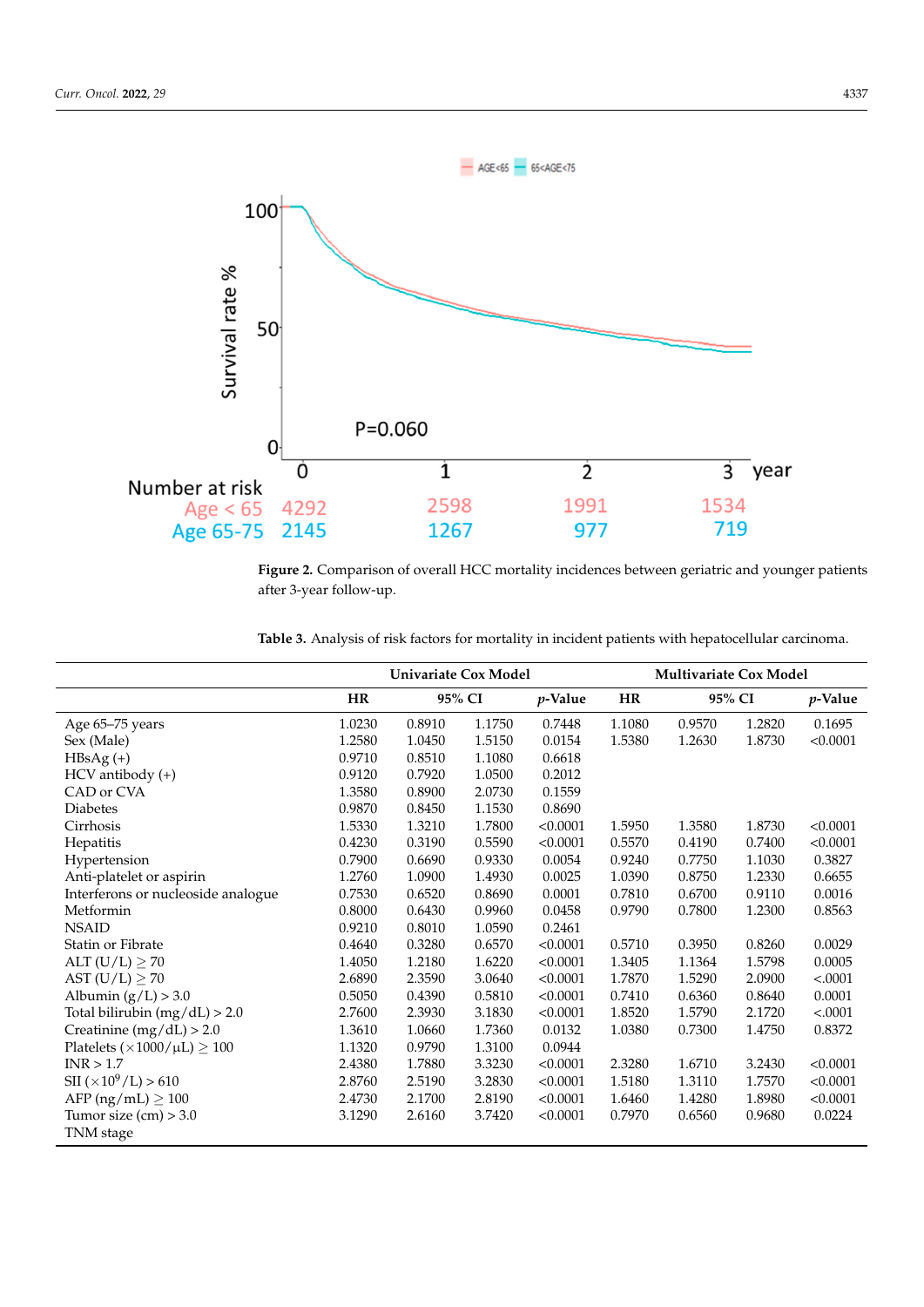|                  |           | Univariate Cox Model |         |                 |        | <b>Multivariate Cox Model</b> |         |                 |  |  |
|------------------|-----------|----------------------|---------|-----------------|--------|-------------------------------|---------|-----------------|--|--|
|                  | <b>HR</b> | 95% CI               |         | <i>v</i> -Value | HR     | 95% CI                        |         | <i>p</i> -Value |  |  |
| П                | 1.9930    | 1.5960               | 2.4880  | < 0.0001        | 1.7430 | 1.3920                        | 2.1840  | < 0.0001        |  |  |
| Ш                | 7.0920    | 5.9120               | 8.5090  | < 0.0001        | 5.4860 | 4.4880                        | 6.7050  | < 0.0001        |  |  |
| IV               | 13.0480   | 10.5260              | 16.1740 | < 0.0001        | 9.6060 | 7.5020                        | 12.2980 | < 0.0001        |  |  |
| MELD Score group |           |                      |         |                 |        |                               |         |                 |  |  |
|                  | 1.6570    | 1.3040               | 2.1060  | < 0.0001        | 1.3970 | 1.0920                        | 1.7870  | 0.0079          |  |  |
|                  | 1.8270    | 1.5160               | 2.2010  | < 0.0001        | 1.6780 | 1.2770                        | 2.2040  | 0.0002          |  |  |

**Table 3.** *Cont.*

Note: Using the Fine–Gray method to account for all-cause mortality as a competing risk of incident liver-related mortality. PSM variables: sex, age, cardiovascular disease, cerebrovascular attack, diabetes mellitus, cirrhosis, hepatitis, hypertension, anti-platelet agent, interferon or nucleic analog used, metformin, NSAID, and statin or fibrate used. AFP, alpha-fetoprotein; ALT, alanine aminotransferase; CI, confidence interval, CVD, cardiovascular disease; CVA, cerebrovascular attack; DM, diabetes mellitus; ESRD, end-stage renal disease; HBV, HBsAg positive; HCV, anti-HCV antibody; HR, hazard ratio; INR, International Normalized Ratio; MELD, Model for End-Stage Liver Disease; NSAID, nonsteroidal anti-inflammatory drug; PPI, proton pumping inhibitor; PSM, propensity score matching. Systemic immune-inflammation index (SII) was defined as follows: neutrophil  $\times$  platelet/lymphocyte.

#### **4. Discussion**

Geriatric patients were traditionally thought to have worse HCC outcomes owing to increased comorbidities, including cardiovascular disease, pulmonary disease, diabetes mellitus, and renal insufficiency [\[12\]](#page-8-11). Older patients are more likely to be strictly selected for aggressive treatments probably because of poor general condition, preexisting comorbidities, increased toxicity during chemotherapy [\[13\]](#page-8-12), reluctance of clinicians/patients to offer/undergo surgery [\[4\]](#page-8-3), longer hospital stay, and higher in-hospital mortality rates [\[14\]](#page-8-13). Identifiable comorbidities and frailty changes due to aging can limit a patient's ability to tolerate cancer therapy [\[15\]](#page-8-14).

The analytical result is important because it supports similar survival outcomes between geriatric and younger patients with HCC in the first 3 years. In a retrospective study of 1530 patients with HCC, Guo et al. [\[4\]](#page-8-3) stated that geriatric patients showed comparable survival to younger patients following BCLC stage or treatment stratification. The performance status, BCLC stage, and treatment but not age were significant predictors for survival in the cohort patients. Compared with patients younger than 70 years, older patients demonstrated similar 3-year survival after resection and ablation [\[12\]](#page-8-11). The Geriatric Index of Comorbidity also predicted mortality (relative risk of death: 2.3, 95% confidence interval (CI): 1.7–3.1) [\[16\]](#page-8-15); hence, careful management must be conducted according to individual geriatric conditions. The five-year graft survival rates after adjustment for death as a competing risk for ages 50–54 years, 55–59 years, 60–64 years, 65–69 years, and >70 years were 85.8%, 87.3%, 89.6%, 89.1%, and 88.9%, respectively [\[17\]](#page-8-16).

In a study of geriatric patients with solitary HCC who underwent surgery, Zarour et al. [\[18\]](#page-8-17) found that the median survival was 72 months and that the 3-year survival was 59%. Furthermore, it was found that a higher blood AFP level and a lower Prognostic Nutritional Index, which is based on the serum albumin concentration and peripheral blood lymphocyte count, were linked with overall survival. In this study, the survival rates of geriatric patients were 40.89% and 20.07% after 3 and 5 years, respectively, compared with those of younger patients, which were 43.19% and 26.24% after 3 and 5 years, respectively.

After PSM, we observed that geriatric patients with HCC did not have worse outcomes than younger patients in the first 3 years. In a study of 439 HCC patients who underwent surgery, Famularo et al. [\[19\]](#page-8-18) disclosed no significant differences in overall, tumor-specific, and recurrence-free survival between geriatric and younger patients. Aging was the variable correlated with post-surgical complications, and hepatic-related morbidity was a significant determinant of overall survival. Therefore, it was suggested that aging is not a contraindication for hepatic operation per se but necessitates careful patient selection before surgery. In another study of 450 HCC patients, Seo et al. [\[20\]](#page-8-19) revealed that the performance score, MELD score, modified Union for International Cancer Control staging,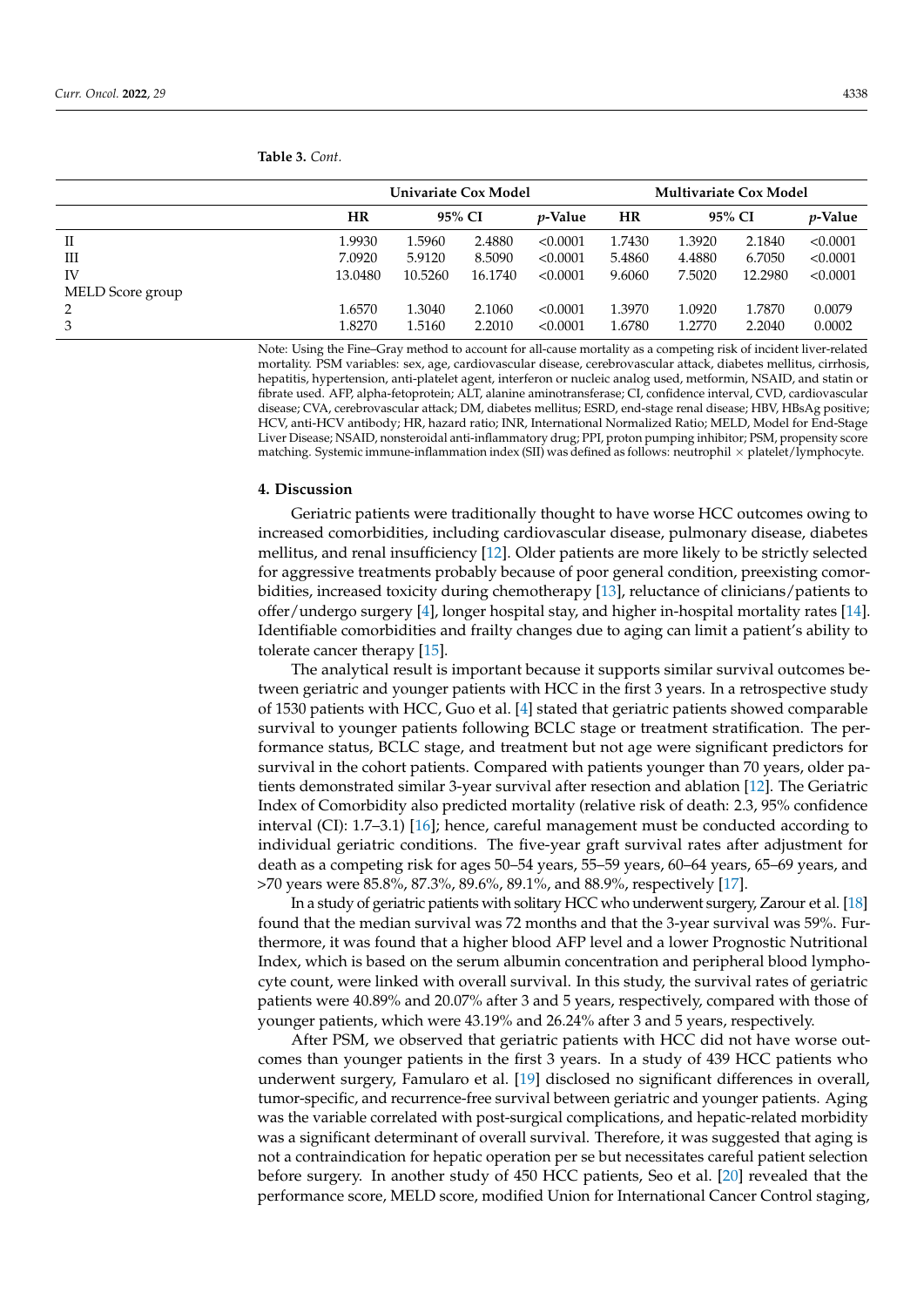BCLC staging, presence of portal vein tumor thrombosis, ruptured HCC, and treatment were predictors of overall survival. Therefore, it was suggested that standard treatment should be offered to any HCC patient irrespective of age.

We identified male sex, cirrhosis, AFP  $\geq 100 \mu$ g/L, AST  $\geq 70 \mu$ /dL, total bilirubin (>2.0 mg/dL), INR > 1.7, SII >  $610 \times 10^9$  cells/L, advanced tumor stage TNM, and MELD score as risk factors for poor outcomes. However, significantly decreased risk factors for HCC mortality, such as interferon or nucleic analog used, statin or fibrate used, and albumin  $(>3.0 \text{ g/L})$ , indicated better outcomes. The overall survival in the first 3 years was similar between geriatric and younger patients; thus, survival might depend on performance status, liver function, TNM tumor stages, and effective treatments rather than age, as demonstrated by these independent factors determining prognosis in the cohort study [\[4](#page-8-3)[,21\]](#page-9-0).

According to a review paper [\[22\]](#page-9-1), Desai and Lichtman confirmed that geriatric patients with HCC could be as safely treated with standard therapy as in the younger patients. A higher SII was significantly associated with vascular invasion, large tumors, and early recurrence [\[11\]](#page-8-10). Patients with HCC who had SII > 610  $\times$  10 $^9$  cells/L had a shorter survival time than those with SII <  $610 \times 10^9$  cells/L.

HCC exhibits a high recurrence or metastasis rate of more than 50% within the first 3 years, with recurrence rates of approximately 70% and 74% at 3 and 5 years after primary curative therapy, respectively [\[11](#page-8-10)[,23\]](#page-9-2). Our results showed that geriatric patients with HCC had no more significant outcomes than young patients after 3 years; hence, all patients with HCC must be aggressively managed regardless of age.

The data in the literature on the survival difference between geriatric and younger patients remains controversial. Nevertheless, this retrospective observational cohort study has confirmed that age was not an independent factor for mortality in patients with HCC in the first 3 years. The major risk factors for HCC survival were SII  $\geq$  610  $\times$  10 $^9$  cells/L, advanced tumor stage, and MELD score, etc. Therefore, it is suggested that geriatric patients with HCC should be as aggressively managed as the younger patients. Apart from standard conventional anti-cancer therapy, immunotherapy is a new therapeutic option for unresectable HCC. As mentioned, comorbidities and frailty changes due to aging can limit a patient's ability to endure conventional therapy, such as surgery or systemic chemotherapy. Therefore, immunotherapy could be a promising treatment for geriatric patients in future.

The limitations of this study include the retrospective study design; the small sample size; and the lack of data on the BCLC stage, the Child–Pugh score, and the treatment modalities. Large-scale prospective studies are necessary to confirm this observation.

## **5. Conclusions**

Although age was not an independent factor for HCC outcomes in the first 3 years, geriatric HCC should still be managed aggressively, and diagnosis must not be delayed. The treatment objectives for geriatric patients with HCC should be set according to liver reserve function, comorbidity, and tumor characteristics. Increasing the geriatric cutoff age to 68 years may be considered, pending further evidence.

**Supplementary Materials:** The following supporting information can be downloaded at [https://www.](https://www.mdpi.com/article/10.3390/curroncol29060346/s1) [mdpi.com/article/10.3390/curroncol29060346/s1,](https://www.mdpi.com/article/10.3390/curroncol29060346/s1) Table S1: ICD codes used in this study.

**Author Contributions:** C.-H.L. contributed to data collection, data analysis, and manuscript writing; C.-H.L., T.-H.Y. and S.-Y.H. contributed to patient care and management; T.-H.Y. contributed to the data analysis.; T.-H.Y. and S.-Y.H. contributed to the study design and supervision. All authors have read and agreed to the published version of the manuscript.

**Funding:** This research was funded by Chang Gung Memorial Hospital, grant number CMRPG3J0561 and CMRPG3J0562.

**Institutional Review Board Statement:** This retrospective cohort observational study was conducted in accordance with the Declaration of Helsinki and was approved by the Medical Ethics Committee of Chang Gung Memorial Hospital, Taiwan (IRB: No. 201900208B0).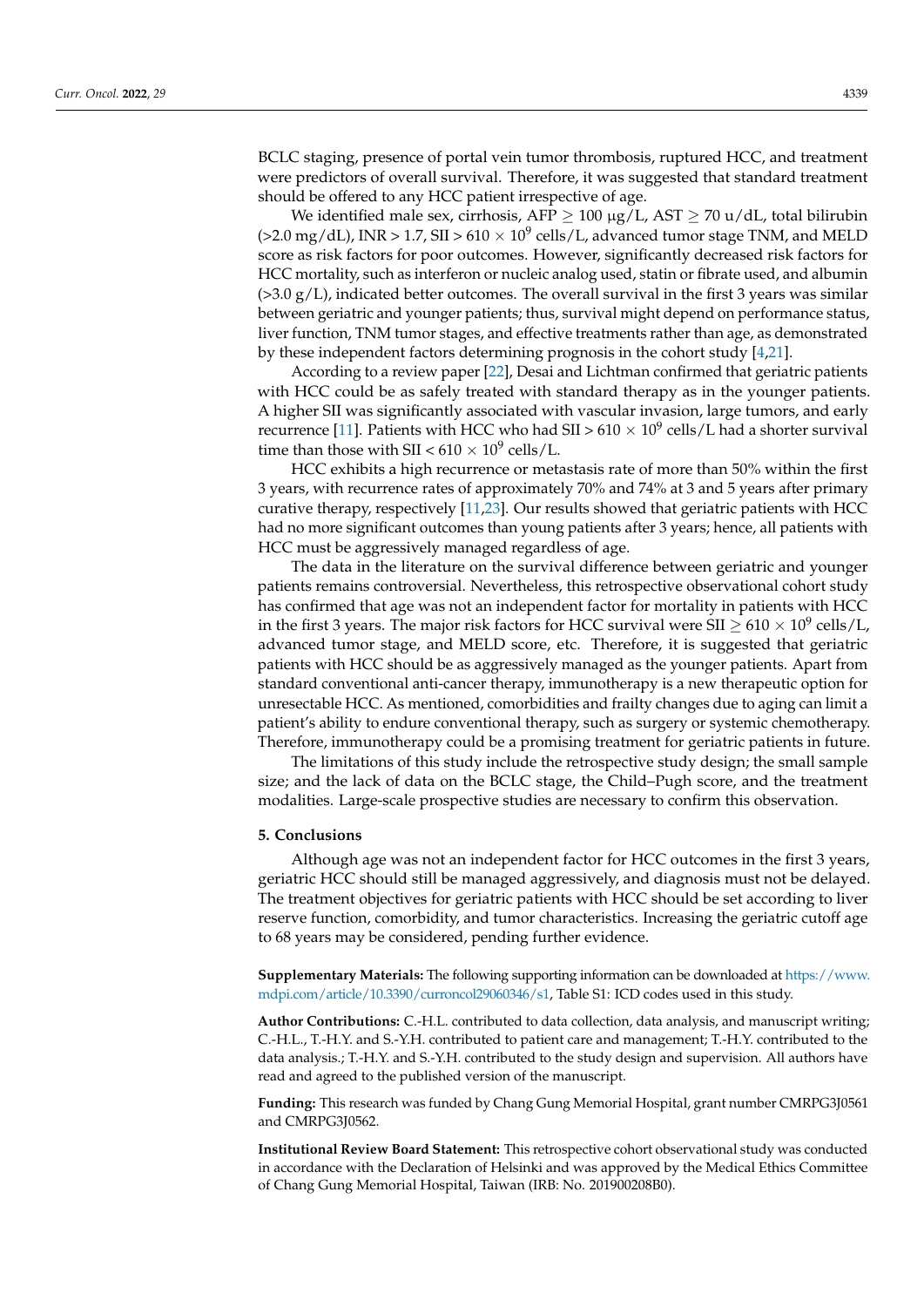**Informed Consent Statement:** Since this study involved a retrospective review of existing data, Institutional Review Board approval was obtained without specific informed consent from the patients. However, informed consent was obtained from all patients before treatments. All individual information was securely protected by de-linking identifying information from main data set and was only available to the investigators. Furthermore, all of the data were analyzed anonymously. The Institutional Review Board of Chang Gung Memorial Hospital specifically waived the need for consent.

**Data Availability Statement:** The datasets used and analyzed in this study are available from the corresponding author upon request.

**Conflicts of Interest:** The authors declare no conflict of interest.

#### **References**

- <span id="page-8-0"></span>1. Marosi, C.; Köller, M. Challenge of cancer in the elderly. *ESMO Open* **2016**, *1*, e000020. [\[CrossRef\]](http://doi.org/10.1136/esmoopen-2015-000020) [\[PubMed\]](http://www.ncbi.nlm.nih.gov/pubmed/27843603)
- <span id="page-8-1"></span>2. Mittal, S.; Kramer, J.R.; Omino, R.; Chayanupatkul, M.; Richardson, P.A.; El-Serag, H.B.; Kanwal, F. Role of age and race in the risk of hepatocellular carcinoma in veterans with hepatitis b virus infection. *Clin. Gastroenterol. Hepatol.* **2018**, *16*, 252–259. [\[CrossRef\]](http://doi.org/10.1016/j.cgh.2017.08.042) [\[PubMed\]](http://www.ncbi.nlm.nih.gov/pubmed/28870660)
- <span id="page-8-2"></span>3. Woodrell, C.D.; Hansen, L.; Schiano, T.D.; Goldstein, N.E. Palliative Care for People with Hepatocellular Carcinoma, and Specific Benefits for Older Adults. *Clin. Ther.* **2018**, *40*, 512–525. [\[CrossRef\]](http://doi.org/10.1016/j.clinthera.2018.02.017) [\[PubMed\]](http://www.ncbi.nlm.nih.gov/pubmed/29571567)
- <span id="page-8-3"></span>4. Guo, H.; Wu, T.; Lu, Q.; Dong, J.; Ren, Y.-F.; Nan, K.-J.; Lv, Y.; Zhang, X.-F. Hepatocellular carcinoma in elderly: Clinical characteristics, treatments and outcomes compared with younger adults. *PLoS ONE* **2017**, *12*, e0184160. [\[CrossRef\]](http://doi.org/10.1371/journal.pone.0184160) [\[PubMed\]](http://www.ncbi.nlm.nih.gov/pubmed/28886106)
- <span id="page-8-4"></span>5. Bruix, J.; Sherman, M. Management of hepatocellular carcinoma: An update. *Hepatology* **2011**, *53*, 1020–1022. [\[CrossRef\]](http://doi.org/10.1002/hep.24199) [\[PubMed\]](http://www.ncbi.nlm.nih.gov/pubmed/21374666)
- <span id="page-8-5"></span>6. Lee, C.-H.; Hsieh, S.-Y.; Chang, C.-C.; Wang, I.-K.; Huang, W.-H.; Weng, C.-H.; Hsu, C.-W.; Yen, T.-H. Hepatocellular carcinoma in hemodialysis patients. *Oncotarget* **2017**, *8*, 73154–73161. [\[CrossRef\]](http://doi.org/10.18632/oncotarget.17127) [\[PubMed\]](http://www.ncbi.nlm.nih.gov/pubmed/29069858)
- <span id="page-8-6"></span>7. Centers for Disease Control and Prevention: Third National Health and Nutrition Examination Survey (Nhanes iii). Available online: <http://www.Cdc.gov/nchs/about/major/nhanes/nh3data.Html> (accessed on 7 May 2022).
- <span id="page-8-7"></span>8. El Aziz, M.A.A.; Facciorusso, A.; Nayfeh, T.; Saadi, S.; Elnaggar, M.; Cotsoglou, C.; Sacco, R. Immune Checkpoint Inhibitors for Unresectable Hepatocellular Carcinoma. *Vaccines* **2020**, *8*, 616. [\[CrossRef\]](http://doi.org/10.3390/vaccines8040616)
- <span id="page-8-8"></span>9. Rizzo, A.; Ricci, A.D. PD-L1, TMB, and other potential predictors of response to immunotherapy for hepatocellular carcinoma: How can they assist drug clinical trials? *Exp. Opin. Investig. Drugs* **2022**, *31*, 415–423. [\[CrossRef\]](http://doi.org/10.1080/13543784.2021.1972969)
- <span id="page-8-9"></span>10. De Lorenzo, S.; Tovoli, F.; Barbera, M.A.; Garuti, F.; Palloni, A.; Frega, G.; Garajovà, I.; Rizzo, A.; Trevisani, F.; Brandi, G. Metronomic capecitabine vs. best supportive care in Child-Pugh B hepatocellular carcinoma: A proof of concept. *Sci. Rep.* **2018**, *8*, 9997. [\[CrossRef\]](http://doi.org/10.1038/s41598-018-28337-6)
- <span id="page-8-10"></span>11. Hu, B.; Yang, X.-R.; Xu, Y.; Sun, Y.-F.; Sun, C.; Guo, W.; Zhang, X.; Wang, W.-M.; Qiu, S.-J.; Zhou, J.; et al. Systemic Immune-Inflammation Index Predicts Prognosis of Patients after Curative Resection for Hepatocellular Carcinoma. *Clin. Cancer Res.* **2014**, *20*, 6212–6222. [\[CrossRef\]](http://doi.org/10.1158/1078-0432.CCR-14-0442)
- <span id="page-8-11"></span>12. Hung, A.K.; Guy, J. Hepatocellular carcinoma in the elderly: Meta-analysis and systematic literature review. *World J. Gastroenterol.* **2015**, *21*, 12197–12210. [\[CrossRef\]](http://doi.org/10.3748/wjg.v21.i42.12197) [\[PubMed\]](http://www.ncbi.nlm.nih.gov/pubmed/26576104)
- <span id="page-8-12"></span>13. Kim, J.; Hurria, A. Determining chemotherapy tolerance in older patients with cancer. *J. Natl. Compr. Cancer Netw.* **2013**, *11*, 1494–1502. [\[CrossRef\]](http://doi.org/10.6004/jnccn.2013.0176) [\[PubMed\]](http://www.ncbi.nlm.nih.gov/pubmed/24335684)
- <span id="page-8-13"></span>14. Morio, J.; de Decker, L.; Paré, P.Y.; Launay, C.P.; Beauchet, O.; Annweiler, C. Comparison of hospital course of geriatric inpatients with or without active cancer: A bicentric case-control study. *Geriatr. Psychol. Neuropsychiatr. Vieil* **2018**, *16*, 241–246. [\[CrossRef\]](http://doi.org/10.1684/pnv.2018.0741) [\[PubMed\]](http://www.ncbi.nlm.nih.gov/pubmed/30168432)
- <span id="page-8-14"></span>15. O'Donovan, A.; Leech, M. Personalised treatment for older adults with cancer: The role of frailty assessment. *Tech. Innov. Patient Support Radiat. Oncol.* **2020**, *16*, 30–38. [\[CrossRef\]](http://doi.org/10.1016/j.tipsro.2020.09.001)
- <span id="page-8-15"></span>16. Rozzini, R.; Frisoni, G.B.; Ferrucci, L.; Barbisoni, P.; Sabatini, T.; Ranieri, P.; Guralnik, J.M.; Trabucchi, M. Geriatric Index of Comorbidity: Validation and comparison with other measures of comorbidity. *Age Ageing* **2002**, *31*, 277–285. [\[CrossRef\]](http://doi.org/10.1093/ageing/31.4.277)
- <span id="page-8-16"></span>17. Quagliarello, V.J.; Malinis, M.F.; Chen, S.; Allore, H. Outcomes Among Older Adult Liver Transplantation Recipients in the Model of End Stage Liver Disease (MELD) Era. *Ann. Transplant.* **2014**, *19*, 478–487. [\[CrossRef\]](http://doi.org/10.12659/AOT.890934)
- <span id="page-8-17"></span>18. Zarour, L.R.; Billingsley, K.G.; Walker, B.S.; Enestvedt, C.K.; Orloff, S.L.; Maynard, E.; Mayo, S.C. Hepatic resection of solitary HCC in the elderly: A unique disease in a growing population. *Am. J. Surg.* **2019**, *217*, 899–905. [\[CrossRef\]](http://doi.org/10.1016/j.amjsurg.2019.01.030)
- <span id="page-8-18"></span>19. Famularo, S.; Di Sandro, S.; Giani, A.; Angrisani, M.; Lauterio, A.; Romano, F.; Gianotti, L.; De Carlis, L. The impact of age and ageing on hepatocarcinoma surgery: Short- and long-term outcomes in a multicentre propensity-matched cohort. *Liver Int.* **2019**, *39*, 894–904. [\[CrossRef\]](http://doi.org/10.1111/liv.14075)
- <span id="page-8-19"></span>20. Seo, J.H.; Kim, D.H.; Cho, E.; Jun, C.H.; Park, S.Y.; Cho, S.B.; Park, C.H.; Kim, H.S.; Choi, S.K.; Rew, J.S. Characteristics and Outcomes of Extreme Elderly Patients with Hepatocellular Carcinoma in South Korea. *In Vivo* **2019**, *33*, 145–154. [\[CrossRef\]](http://doi.org/10.21873/invivo.11451)